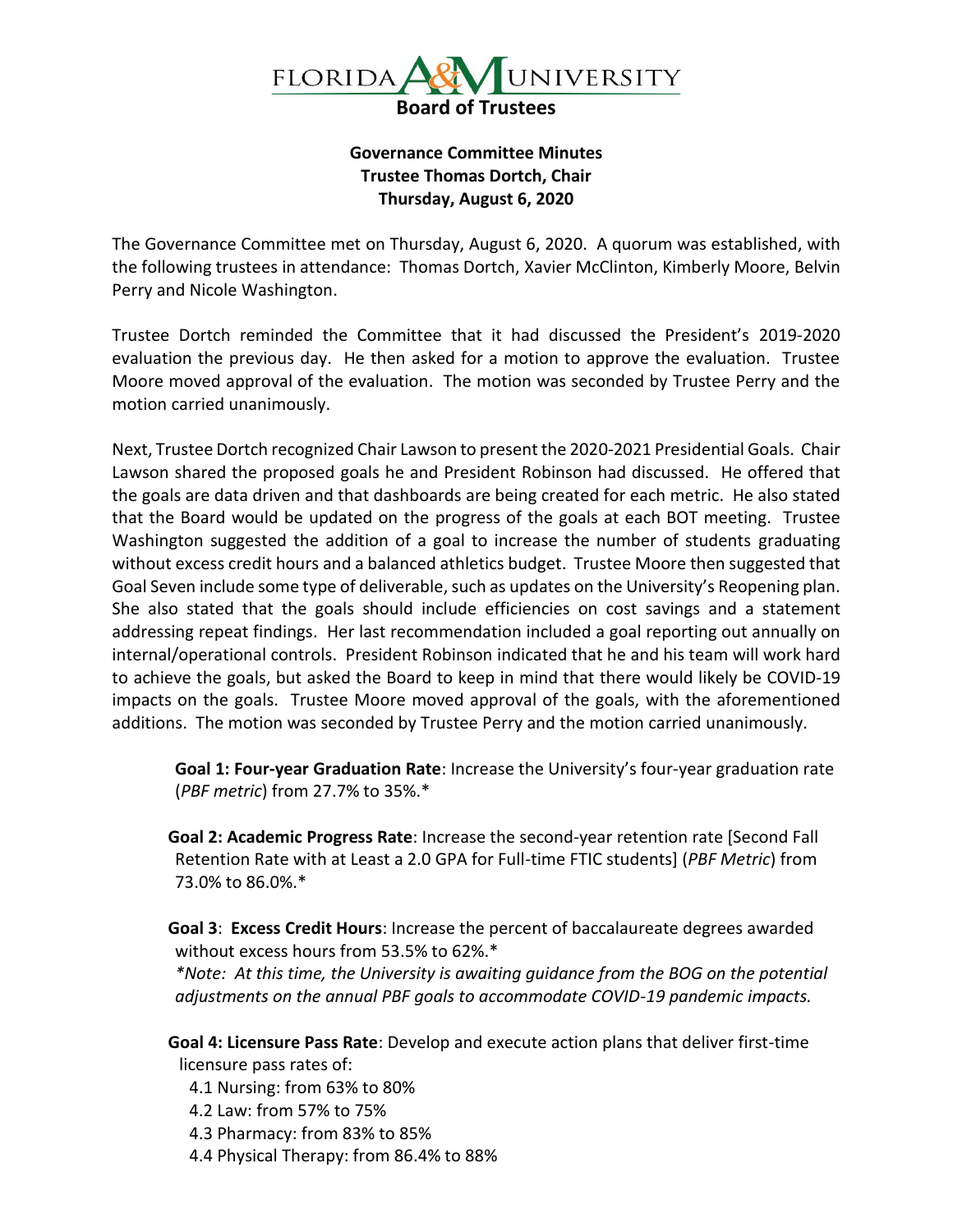

## **Goal 5: Annual Giving**:

- 5.1 Increase annual giving by 5% (from \$7.3M to \$7.7M).
- 5.2 Increase the annual alumni giving rate from (7.7% to 9%).

**Goal 6: R&D Expenditures**: Increase total R&D expenditures by 1% (from \$39.6M to \$40M).

## **Goal 7: Organizational Leadership**:

- 7.1 **Emergency Management**  Effectively manage the University through the COVID-19 pandemic by ensuring the delivery of instruction, research and business operations and provide timely communications of the University's reopening plan to all stakeholders.
- 7.2 **Staffing Efficiency** Conduct Organizational Staffing Efficiency Study.
- 7.3 **Effective Decision Making** Expand and promote the use of data and evidence across the University through quarterly reports and dashboards, thus leading to effective decision-making.
- 7.4 **Operational Efficiencies –** Provide to the Board an assurance statement and summary information of the University's system of internal controls using the Committee on Sponsoring Organizations of the Treadway Commission (COSO) Internal Control – Integrated Framework and the status of corrective actions taken on prior audit findings to minimize internal control deficiencies and repeat audit findings.

## **Goal 8: University Budget/Fiscal Management**:

- 8.1 **Financial Health**  Strengthen the University's financial health by achieving or exceeding a minimum debt coverage ratio  $\geq 1.0$ .
- 8.2 **Strategic Resource Allocations –** Develop and align resource allocations to adequately support the University's annual strategic priorities.
- 8.3 **Operational Control** Ensure controls are in place to drive the proper use of all funding sources, in accordance with state statutes by maintaining a financial reserve of 7% of the total Educational & General (E&G) Operating Budget as required by Florida Statutes 1011.45 and conducting periodic reviews of expenditures to ensure budget compliance and identify opportunities for cost savings.
- 8.4 **Sustainability** Increase the reserve by 1%.\*\*
- 8.5 **Athletics**  Demonstrate effective leadership over the athletics program as evidenced by proper oversight of expenditures, compliance with NCAA guidelines and plans for athletic facilities.

*\*\*Note: This goal may be revisited by the Board to accommodate expenditures required as a result of the COVID-19 pandemic and/or other emergencies (i.e., natural or man-made).*